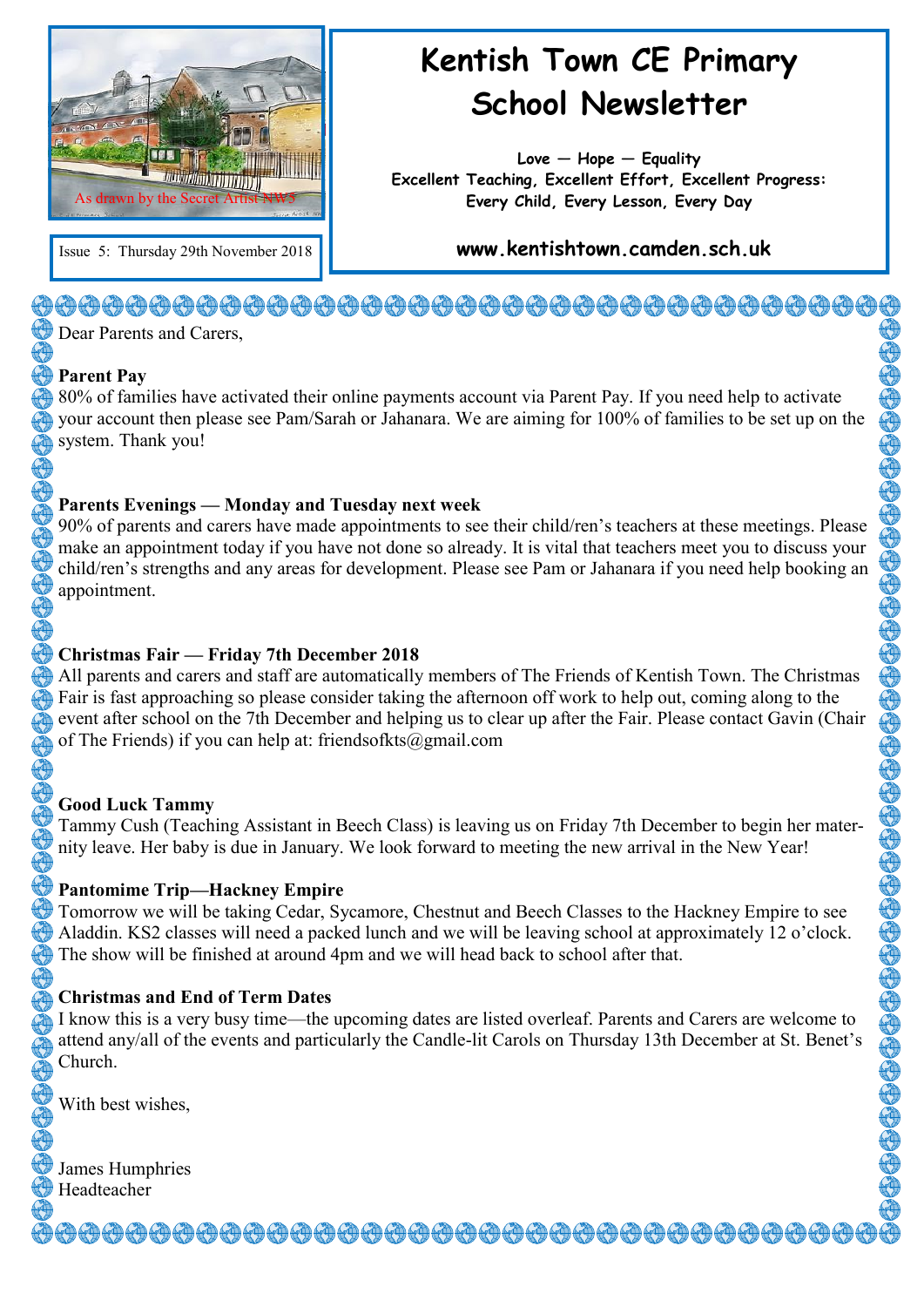**Christmas Dates 2018** 



Friday 30<sup>th</sup> November

Panto at Hackney Empire (Y3-Y6)



• Parent Evening 1

#### **Tuesday 4<sup>th</sup> December**

- Parent Evening 2
- Panto in school for Nursery-Y2

#### Friday 7<sup>th</sup> December

• Christmas Fair



.<br>LAST CHRISTMAS

#### Monday 10<sup>th</sup> December

. 2pm: Infant nativity at school for parents

#### Thursday 13<sup>th</sup> December

- . 2pm: Infant nativity at St Benet's Church
- . 6pm: Carol Concert (led by KS2 but all welcome) at St Benet's Church

#### Friday 14<sup>th</sup> December

- . Christmas Jumper Day (£2 donation per child please)
- . Christmas Lunch in school

\*\*\*\*\*\*\*\*\*\*\*

#### **Tuesday 18<sup>th</sup> December**

• Class Christmas parties (with Father Christmas!)

#### Friday 21<sup>st</sup> December

- . 9:45am: Wider Opps Concert in the hall
- . 1:15pm: Finish for Christmas Holidays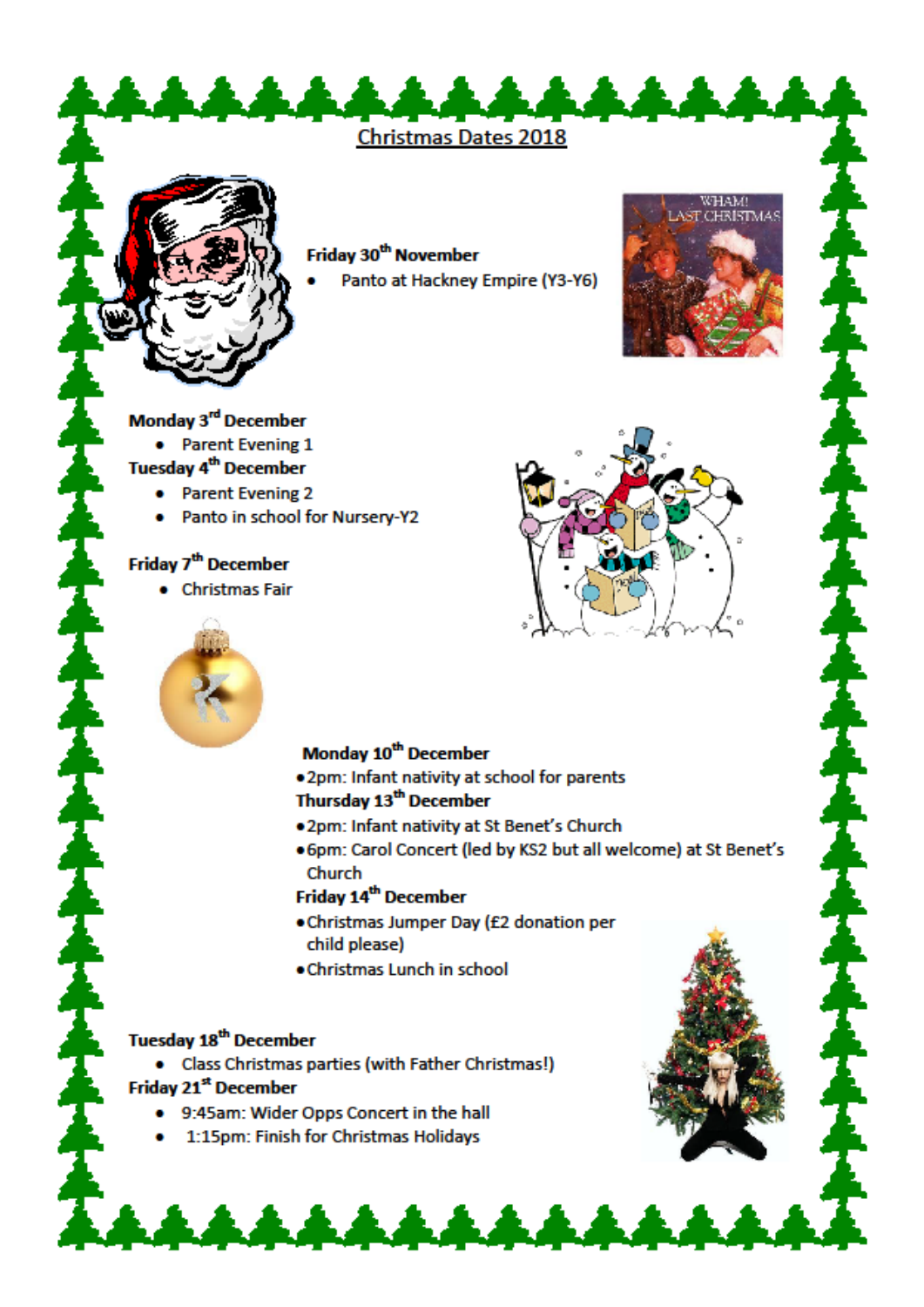#### **Acorn Class** Acorn class have started their new



R.E unit. We have been thinking about why Christmas is a special time of year for Christians and the different ways that people celebrate Christmas. We have been reading bible stories about how angels came to tell Mary that she was expecting a special baby .We made some of our own angels to act out the story. Please come and see them in the foyer!

# **Willow Class**

This week, the Willow Class have been learning all about the moon. We've found out a bit about the future of space exploration and have decided to write up rules

for exploring the moon.



#### **Chestnut Class**

In Chestnut Class, we have had an exciting week full of lots of wonderful trips. We were lucky enough to go to the Unicorn Theatre to watch Philip Pullman's Grimm Tales and we took part in a workshop at the National Portrait Gallery where we learned how to draw faces.

In maths, we have been learning how to use rounding and the

inverse operation to check our calculations.



**Ash Class**

Ash class has been getting excited about Christmas! Yes, it's a bit early but we are reading a book called A Very Pirate Christmas. Some evil pirates steal Santa's sleigh and everyone's Christmas treats. We hope they don't come to

Ash Class! Please keep a look out for Eyepatch Jim, their captain!



#### **Sycamore Class**

Sycamore Class had a fantastic trip to The Place last week. We found out about some dance moves and had a chance to practice them ourselves. While we were there, we were able to watch adults dancing to see how they made use of the positions and moves we had learnt. We also had a lovely trip to the National Gallery where we found out about some Old Testament paintings as well as having a chance to spot the differences between different paintings of the Nativity. At

CLC this week we did coding based on what we had learnt about Skara Brae. In between all this, we have been learning



about teeth and digestion, doing lots of multiplication work and starting a new book, **The Ice Palace**, in English.

#### **Oak Class**

Oak Class children have been really enjoying reading books by Julia Donaldson in preparation for a wonderful day out at the Discover Story Centre. We have been writing our own recipes for magic potions linked to Room on the Broom, using our phonics to read words and sentences and adding numbers in maths. We also experimented with making volcanoes after we saw one in

the Snail and the Whale!

### **Cedar Class**

Cedar class had a fantastic assembly last week!

We growled and howled the night away - pictures on the website. We have also been learning



how to draw portraits at the National Portrait Gallery.

#### **Beech Class**

Beech class have enjoyed painting their own Tudor portraits choosing one of the famous Tudor kings or queens. In English, they have been writing persuasive letters as one of the characters from The Firework Maker's Daughter. In Maths, they have also furthered their knowledge of how to calculate with fractions whilst challenging

themselves with their timetable challenge! Phew not much really!

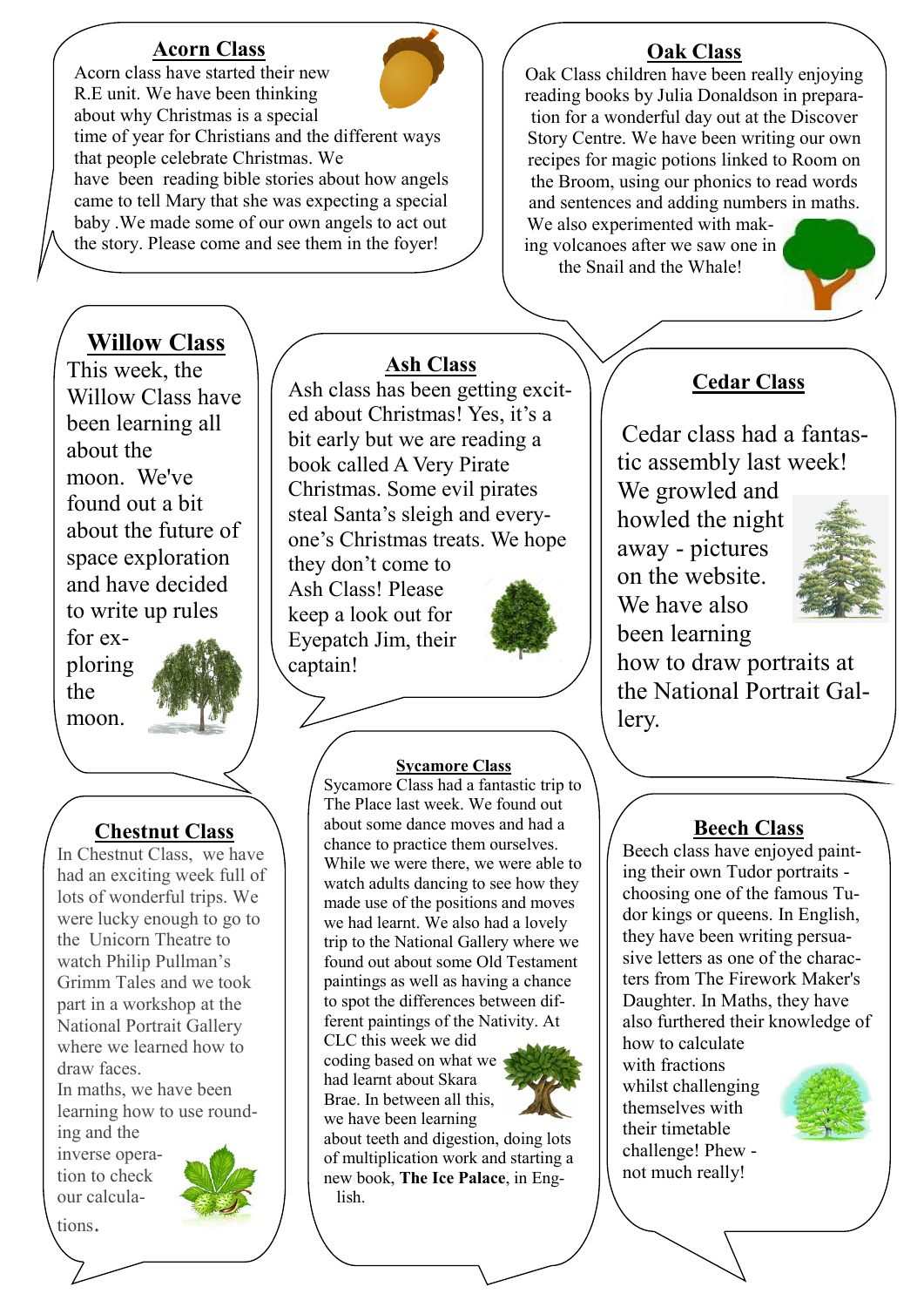

| KTS CE School Term & Holiday Dates 2019/20 |                                                                             |
|--------------------------------------------|-----------------------------------------------------------------------------|
| <b>Autumn Term 2019</b>                    | <b>Total Days: 72</b>                                                       |
| <b>Term Starts:</b>                        | INSET - Monday 2 <sup>nd</sup> September 2019                               |
|                                            | <b>INSET - Tuesday 3rd September 2019</b>                                   |
|                                            | Children Return - Wednesday 4th September 2019                              |
|                                            | <b>INSET - Friday 18th October 2019</b>                                     |
| <b>Half Term:</b>                          | Half-Term: Monday 21 <sup>st</sup> - Friday 25 <sup>th</sup> October 2019   |
|                                            | Children Return - Monday 28th October 2019                                  |
| <b>Term Ends:</b>                          | Friday 20th December 2019 @ 1.15pm                                          |
| <b>Christmas</b><br><b>Holidays:</b>       | Monday 23 <sup>rd</sup> December 2019 - Friday 3 <sup>rd</sup> January 2020 |
| <b>Spring Term 2020</b>                    | <b>Total Days: 59</b>                                                       |
| <b>Term Starts:</b>                        | <b>INSET - Monday 6<sup>th</sup> January 2020</b>                           |
|                                            | Children Return - Tuesday 7 <sup>th</sup> January 2020                      |
| <b>Half Term:</b>                          | Monday 17th - Friday 21 <sup>et</sup> February 2020                         |
| <b>Term Ends:</b>                          | Friday 3 <sup>rd</sup> April 2020 @ 1.15pm                                  |
| <b>Spring Holidays</b>                     | Monday 6 <sup>th</sup> - Friday 17 <sup>th</sup> April 2020                 |
| <b>Easter Holidays</b>                     | Good Friday - 10 <sup>th</sup> April 2020                                   |
|                                            | Easter Monday - 13th April 2020                                             |
| <b>Summer Term 2020</b>                    | <b>Total Days: 59</b>                                                       |
| <b>Term Starts:</b>                        | INSET - Monday 20 <sup>th</sup> April 2020                                  |
|                                            | Children Return - Tuesday 21 <sup>et</sup> April 2020                       |
| <b>Half Term:</b>                          | Monday 25th May 2020 - Friday 29th May 2020                                 |
|                                            | Children Return - Monday 1 <sup>8</sup> June 2020                           |
| <b>Term Ends:</b>                          | Friday 17 <sup>th</sup> July 2020 @ 1.15pm                                  |
| <b>Bank Holidays</b>                       | Monday 4th May 2020 - May Day Bank Holiday                                  |
|                                            | Monday 25th May 2020 - Spring Bank Holiday                                  |
|                                            | Monday 31 <sup>st</sup> August 2020 - Summer Bank Holiday                   |

**TOTAL DAYS** The total number of pupil days is 190<br>INSET Days = 5